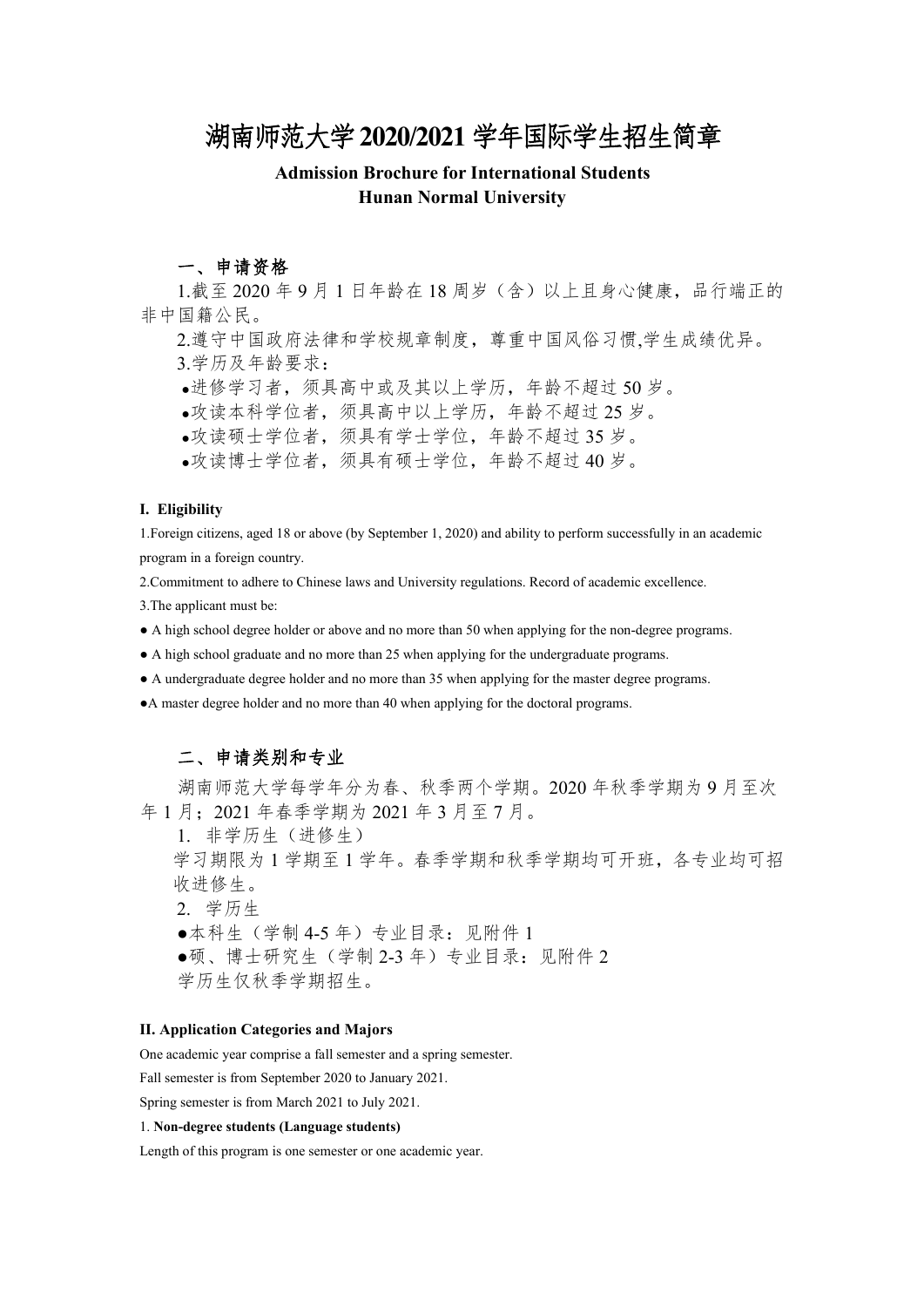#### **2. Degree students**

●Undergraduate programs ( 4 -5years)

For information on undergraduate programs, please refer to attachment 1.

●Master degree and doctoral programs ( 2-3 years)

For information on master degree and doctoral programs, please refer to attachment 2.

All degree programs only be commenced in Fall semester.

## 三、申请办法

1.申请截止时间:

2020 年秋季学期申请截止时间:2020 年 6 月 15 日

2021 年春季学期申请截止时间:2020 年 11 月 30 日

2.申请程序:

申请者请登录网站 http://www.studyinhnnu.cucas.cn/进行网上申请。无需邮寄 纸质材料。

经我校审核录取的人员,我校将向其邮寄录取通知书、JW202/JW201 表和相 关报到材料,被录取者持普通护照、《录取通知书》、《外国留学人员来华签证 申请表》(JW202/JW201 表)、《外国人体格检查表》、《血液化验报告》等 前往中国驻外使(领)馆办理来华学习(X)签证,并持上述材料,按录取通知 书上规定的时间前来我校国际交流合作处办理入学报到手续。

3.申请资料:

(1)个人普通护照信息页复印件。

(2)经过公证的最高学历证明和学习成绩单(在校生需提供在校证明和成 绩单)。

注:应届毕业生在申请时应提供预毕业证明和成绩单,被录取后须补交学历 证明文件。

(3)《外国人体格检查表》复印件和血液检查报告单。申请人应严格按照 《外国人体格检查》中要求的项目进行检查。缺项、未贴本人照片或照片上未 盖骑缝章、无医师和医院签字盖章的《外国人体格检查表》无效。检查结果有效 期为 6 个月。

(4)无犯罪记录证明(汉语或英语版)。

(5)来华学习和研究计划 (仅学历生申请者提供)。

(6)两名教授或副教授的推荐信(仅研究生申请者提供)。

(7)经济条件证明(自费申请者提供)。提供足以支付在中国留学的学、

住、生活等担保证明,同时提交经费担保人的工作或收入证明及护照复印件。 (8)申请汉语授课本科专业的人员须提供 HSK4 及以上证书;申请硕、博 士汉语授课专业的人员须提供 HSK5 及以上证书。

(9)来自英语非母语国家、申请英语授课专业的人员须提供雅思 6.0 分或 托福 85 分及以上成绩。

(10)如有其它可以证明申请者学业能力和综合素质的文件,可在申请时一 并提交。

必要时我校可要求申请者提供其它补充材料,无论录取与否,以上申请资料 一律不予退还。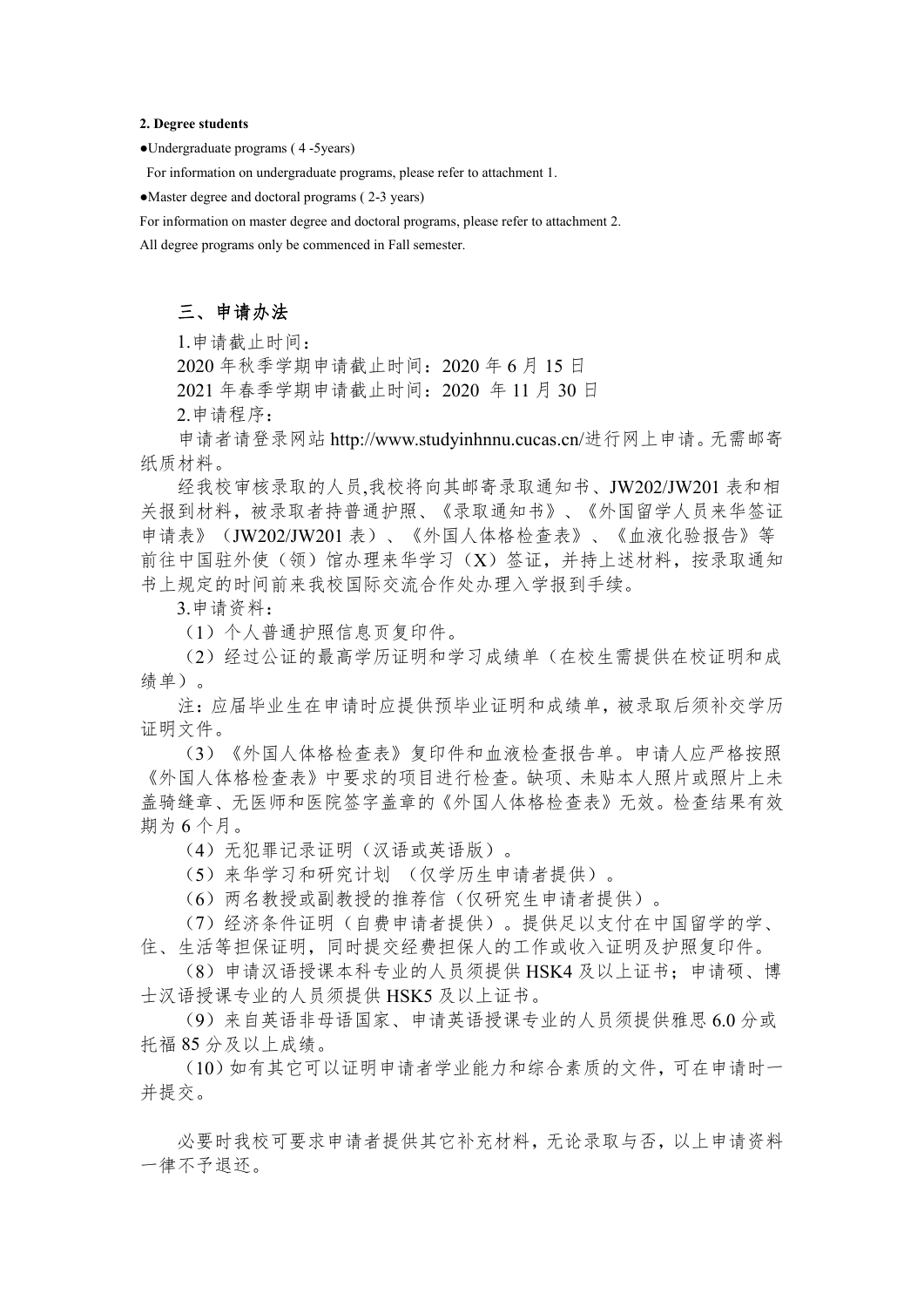#### **III.Application Process**

#### **1.Application deadline time:**

●The deadline for 2020 fall semester is on June 15, 2020

●The deadline for 2021 spring semester is on November 30,2020

### **2.Admission procedure**

**Step1**: Please visit <http://www.studyinhnnu.cucas.cn/> to finish the online application. Do NOT mail hard copies. **Step2**: The formal Admission Notice, Visa Application Form for Study in China (JW202/201) will be sent to admitted applicants. Admitted applicants should bring passport, Admission letter, Visa Application Form (JW202/201), Physical Examination Record Form as well as Blood Test Record, etc. to the local Chinese Embassy or Consulate and apply for a student visa  $(X$  visa).

Step3: Students shall register at Hunan Normal University on time as scheduled on the admission letter.

#### **3.Application paperwork:**

a). A copy of the passport information page.

b). Notarized highest diploma and official transcript.

(The prospective diploma recipients shall submit official documents issued by your current school to prove your current student status and expected graduation date .The official diploma must be provided at registration).

c. Foreigner physical examination form (photocopy) and copies of blood test reports.

(The physical examinations mustcover all of the items listed in the Foreigner Physical Examination Form. Incomplete forms or forms without the signature of the attending physician, or the official stamp of the hospital, or a sealed photograph of the applicant are considered as invalid. Please carefully plan your physical examination schedule asthe result is valid for only 6 months).

d). Verification of no criminal record. (In Chinese or English).

e). Specific study or research plan in a Chinese university.(Required for the master degree and doctoral applicants).

- f). Two letters of recommendation from professors. (Required for the master degree and doctoral applicants).
- g). Financial support statement.

(Required for the self-supported applicants. The supporter's work or income certificate and ID information. Income verification and passport information. Proof of sufficient income to cover the costs ofliving and study in China).

h). Chinese proficiency certificate .(Required for Chinese teaching programs).

HSK4 certificate or above for undergraduate applicants ; HSK5 certificate or above for master degree and doctoral applicants.

i). English proficiency certificate. (Required for English teaching programs).

Applicants whose official language is not English, shall provide at least IELTS 6.0 or TOEFL with score of 85.

Further documentation of the applicant's academic ability and comprehensive quality can be submitted with the documents listed above.

Other supplementary materials may be requested, No application documents will be returned.

## 四、收费标准

申请费:500 元/人 保险费:400 元/一学期, 800 元/一学年 住宿费:国际学生公寓双人间 600 元/月/人,四人间 300 元/月/人,水电费自 理;校外租房约 1500 元/单人间 学费标准:人民币/学年/人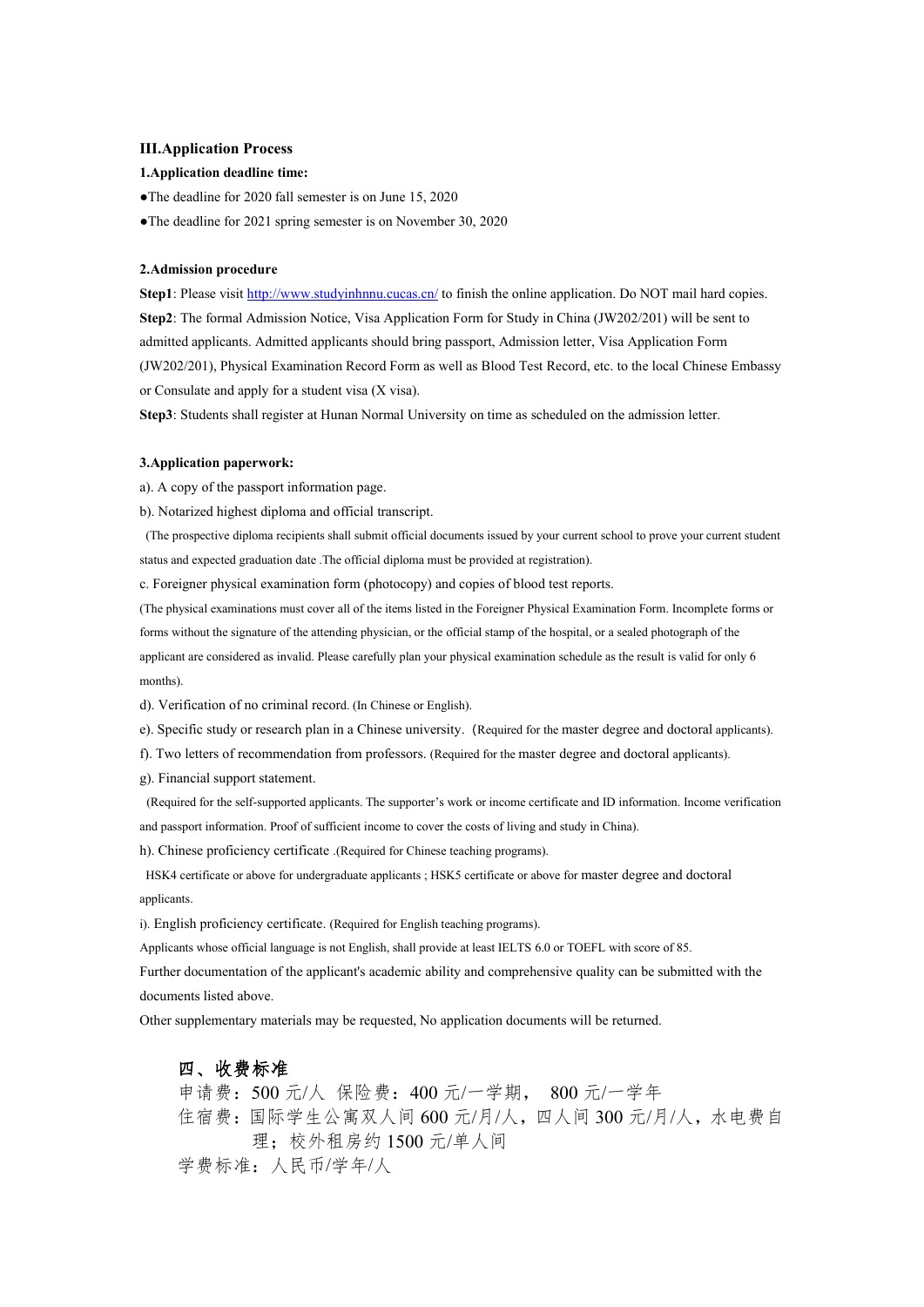| 学生类别   | 学费标准  |                               | 学生类别   | 学费标准     |              |
|--------|-------|-------------------------------|--------|----------|--------------|
| 进修生    | 汉语言课程 | 元/一学期<br>8500<br>17,000 元/一学年 |        |          |              |
|        | 文科    | 18,000 元/一学年                  |        | 文科       | 23,000 元/一学年 |
| 本科生    | 理科    | 20,000 元/一学年                  | 本科生    | 理科       | 26,000 元/一学年 |
| (汉语授课) | 医学类   | 20,000 元/一学年                  | (英语授课) | 计算机科学    | 20,000 元/一学年 |
|        | 艺术、体育 | 26,000 元/一学年                  |        | 艺术、体育    | 34,000 元/一学年 |
|        | 文科    | 22,000 元/一学年                  |        | 文科       | 24,000 元/一学年 |
| 硕士研究生  | 理科    | 24,000 元/一学年                  | 博士研究生  | 理科       | 26,000 元/一学年 |
| (汉语授课) |       | 医学、艺术、体育 32,000 元/一学年         | (汉语授课) | 医学、艺术、体育 | 35,000 元/一学年 |

## **IV. Study Cost**

●Application fee-----500Yuan/person

●Insurance------------400Yuan/semester, 800Yuan/year

●Accommodation---on-campus housing double room:600Yuan per month, four-sharing room:300Yuan per

month ; off-campus single room: approximately 1500 yuan per month.

●Tuition fee: yuan/year as indicated in each program

| <b>Student Category</b> | <b>Tuition Fee</b>                     | <b>Student Category</b> | Tuition Fee                             |
|-------------------------|----------------------------------------|-------------------------|-----------------------------------------|
| Chinese language        | 8500 Yuan/semester<br>17,000 Yuan/year |                         |                                         |
|                         | Liberal arts<br>18,000 Yuan/year       |                         | Liberal arts<br>$23,000$ Yuan/year      |
| Bachelor                | Science<br>$20,000$ Yuan/year          | Bachelor                | Science<br>$26,000$ Yuan/year           |
| (in Chinese)            | Medicine<br>20,000 Yuan/year           | (in English)            | Computer Science<br>$20,000$ Yuan/year  |
|                         | Arts, Sports<br>26,000 Yuan/year       |                         | Arts, Sports<br>34,000Yuan/year         |
| Master                  | Liberal arts<br>$22,000$ Yuan/year     | Doctor                  | Liberal arts<br>$24,000$ Yuan/year      |
| (in Chinese)            | Science<br>24,000 Yuan/year            | (in Chinese)            | Science<br>$26,000Y$ uan/year           |
|                         | Medicine, Arts, Sports 32,000Yuan/year |                         | Medicine, Arts, Sports 35,000 Yuan/year |

## 五、奖学金

1.中国政府奖学金

中国政府奖学金由国家留学基金管理委员会委资助,全额奖学金包括学费、 住宿费、保险费和生活费。每年 1 月至 4 月申请者可以向中国驻他国使领馆和我 校直接申请。奖学金类型为研修生、本科生、硕士研究生和博士研究生。

具体信息详见: <http://www.campuschina.org/>

2.孔子学院奖学金

孔子学院奖学金由国家汉办/孔子学院总部资助,全额奖学金包括学费、住 宿费、保险费和生活费。申请者直接向所在孔院申请。奖学金类型为一学年研修 生、一学期研修生和汉语国际教育专业硕士。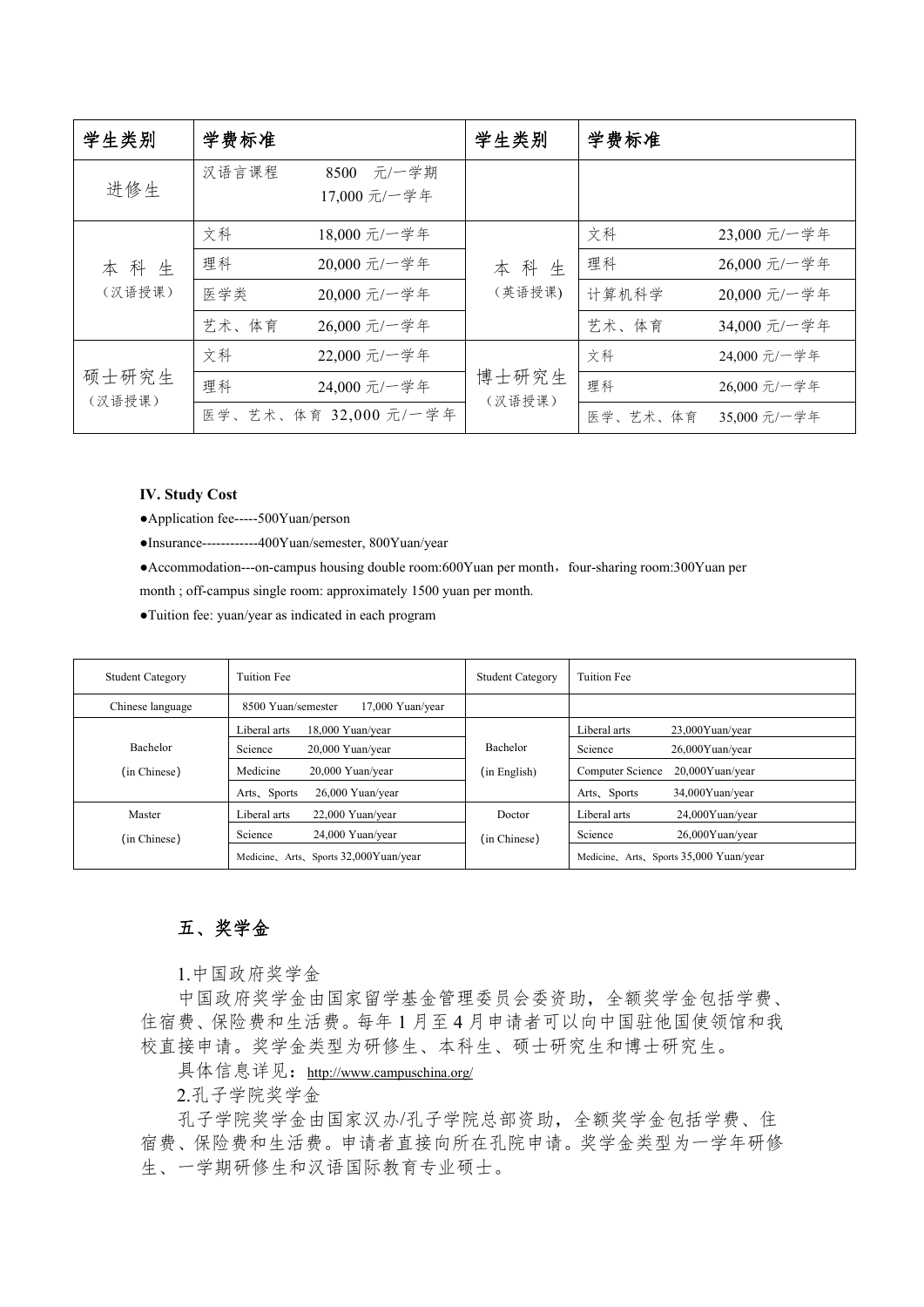具体信息详见:<http://cis.chinese.cn>

3.湖南省留学生奖学金

湖南省政府为在湘学习优秀留学生提供此奖学金。每年 6 月至 7 月,申请者 直接向我校申请。奖学金类型为本科生、硕士研究生和博士研究生。

4.湖南省"一带一路"沿线国家语言生奖学金

湖南省政府为一带一路沿线国家提供一学年汉语言学习奖学金。每年 4 月至 6 月申请者直接向我校申请,奖学金包含注册费、学费、保险费、住宿费,名额 将在 6 月份公布。

5.湖南师范大学留学生奖学金

湖南师范大学为在校优秀留学生和新生提供奖学金。每年 5 月至 6 月申请者 直接向我校申请。奖学金类型为进修生、本科生、硕士研究生和博士研究生。获 奖者根据奖项类别将获得 1000-16000 元奖学金,名额将在 6 至 7 月份公布。

6.湖南师范大学"一流学科"国际学生奖学金

湖南师范大学为吸引优秀国际学生前来我校"一流学科"相关专业进行学历 学习而设立的奖学金。奖学金支持本科生、硕士研究生和博士研究生的申请,奖 学金额度从 3 万元-5 万元不等。详细信息可参见此奖学金招生简章。

## V**. Scholarship**

#### **1. Chinese Government Scholarship:**

Provided to excellent international applicants by the Chinese government, the scholarship covers tuition fees, accommodations, insurance, and living stipends. HNNU is an appointed university by the Ministry of Education to host CSC students. Applicants may apply to the Chinese Embassy in their home country or directly to HNNU for this scholarship from every January to April for researchers, language study and undergraduate, master degree and doctoral programs.

Detailed information is available at: http://www.campuschina.org/

## **2.Confucius Institute Scholarship:**

Provided by Hanban/Headquarters of Confucius Institute, scholarship includes tuition fees, accommodations, insurance, and living stipends. HNNU is an appointed university by Hanban/Headquarters of Confucius Institute to host CIS students.

Applicants may apply to the Confucius Institute in their home country for this scholarship, for language study of

one year or one semester, or the master degree in Teaching to Speakers of Other Languages.

Detailed information is available at: http://cis.chinese.cn

## **3. Hunan Province Scholarship for Foreign Students:**

Provided by the Hunan Provincial Government to excellent international students who are studying in Hunan. Application window: every June and July, apply directly to HNNU.

Scholarship types: Undergraduate students; master degree students; doctoral students.

### **4. Hunan Province "Belt and Road Initiative" Scholarship:**

Provided by the Hunan Provincial Government to applicants from countries lying on the land and maritime Silk Road, such as Malaysia, Indonesia, and Thailand for one-year Chinese language study (non-degree).

Scholarship: it covers registration fee,tuition fees, accommodations, insurance.

Application window: every April or June, apply directly to HNNU.

Scholarship quota will be listed every June.

### **5. Hunan Normal University Scholarship for International Students:**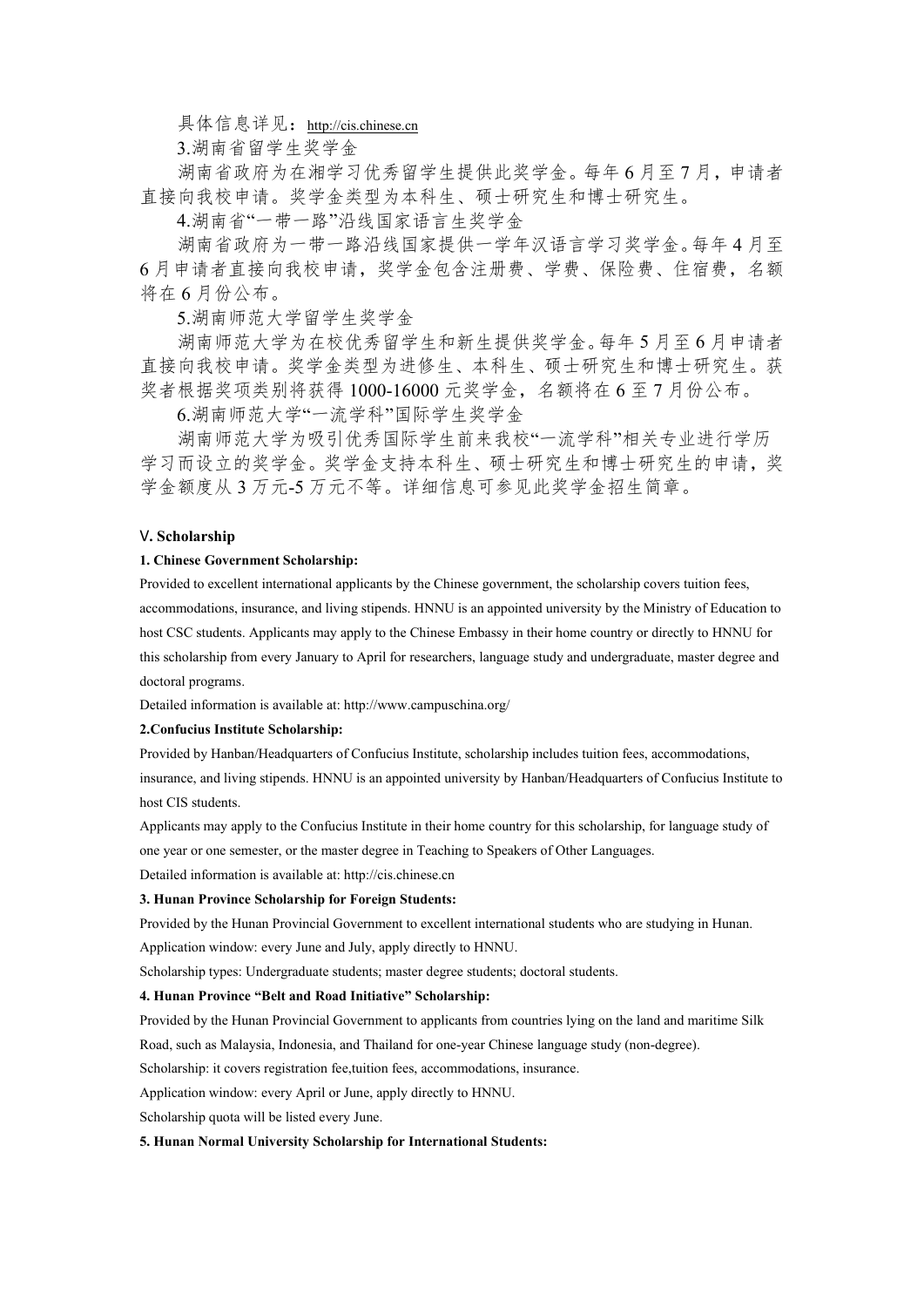Provided by HNNU to excellent international students or applicants. Available to language, undergraduate, master degree and doctoral students.

Winners will receive 1000-16000 yuan scholarships depending on different scholarship types.

Application window: every May or June, apply directly to HNNU.

Scholarship quota will be listed every June or July.

## **6. Hunan Normal University "First-Class Discipline" International Students Scholarship:**

Provided by HNNU to excellent international student applicants. Available to undergraduate, master degree, and doctoral degree applicants who wish to study in "First-Class Discipline" majors.

Scholarships: 30000 yuan-50000 yuan per year.

Application deadline: rolling basis.

Detailed information may be found in the scholarship brochure.

## 六、联系方式

国际学生招生科(227A 室) 湖南师范大学国际交流合作处 地址:中国湖南省长沙市岳麓区麓山路 36 号木兰楼,邮编 410081。 电话:+86-731-88872992 传真:+86-731-88872044 E-mail:study@hunnu.edu.cn

## **VI. Contacts:**

International student admissions section (R227A) Department of International Exchange and Cooperation, Hunan Normal University Address: Mulan lou, 36 Lushan Road Changsha, Hunan.Postal code: 410081 Telephone: +86-731-88872992 Fax: +86-731-88872044 Email: [study@hunnu.edu.cn](mailto:study@hunnu.edu.cn) Website: www.hunnu.edu.cn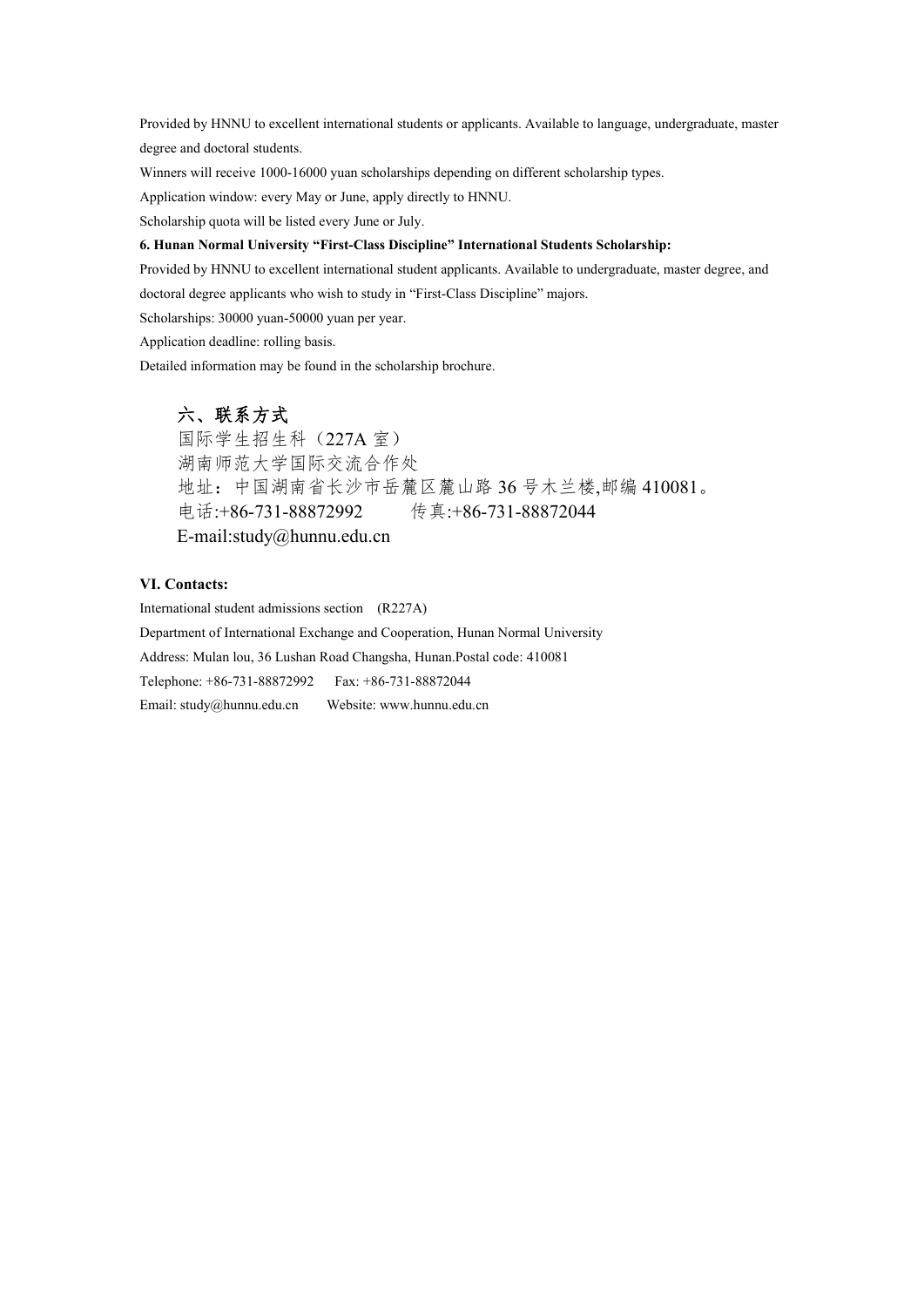| 本科专业目录   | <b>Undergraduate Programs</b>                                |
|----------|--------------------------------------------------------------|
| 法学院      | <b>College of Law</b>                                        |
| 法学       | Law                                                          |
| 知识产权     | <b>Intellectual Property</b>                                 |
| 公共管理学院   | <b>College of Public Administration</b>                      |
| 思想政治教育   | Ideological and Political Education                          |
| 哲学       | Philosophy                                                   |
| 政治学与行政学  | Political and Administrative Science                         |
| 社会学      | Sociology                                                    |
| 行政管理     | Administrative Management                                    |
| 国际汉语文化学院 | <b>International College of Chinese Language&amp;Culture</b> |
| 汉语言      | Chinese Language                                             |
| 化学化工学院   | <b>College of Chemistry&amp;Chemical Engineering</b>         |
| 化学       | Chemistry                                                    |
| 化学工程与工艺  | Chemical Engineering and Technology                          |
| 制药工程     | Pharmaceutical Engineering                                   |
| 教育科学学院   | <b>College of Educational Science</b>                        |
| 教育学      | Pedagogy                                                     |
| 学前教育     | Studies of Pre-School Education                              |
| 特殊教育     | <b>Educational Studies of Special Needs</b>                  |
| 教育技术学    | <b>Studies of Education Technology</b>                       |
| 心理学      | Psychology                                                   |
| 应用心理学    | <b>Applied Psychology</b>                                    |
| 历史文化学院   | College of History&Culture                                   |
| 历史学      | History                                                      |
| 文化产业管理   | Culture Industry Management                                  |
| 旅游学院     | College of Tourism                                           |
| 旅游管理     | Tourism Management                                           |
| 酒店管理     | Hospitality Management                                       |
| 会展经济与管理  | Exhibition Economy and Management                            |
| 美术学院     | College of Fine Arts                                         |
| 美术学      | Research of Fine Arts                                        |
| 绘画       | Painting                                                     |
| 艺术设计学    | <b>Artistic Designing</b>                                    |
| 环境设计     | <b>Environmental Design</b>                                  |
| 商学院      | <b>College of Commerce</b>                                   |
| 经济学      | Economics                                                    |
| 金融学      | Finance                                                      |
| 国际经济与贸易  | International Economics & Trade                              |
| 工商管理     | <b>Business Administration</b>                               |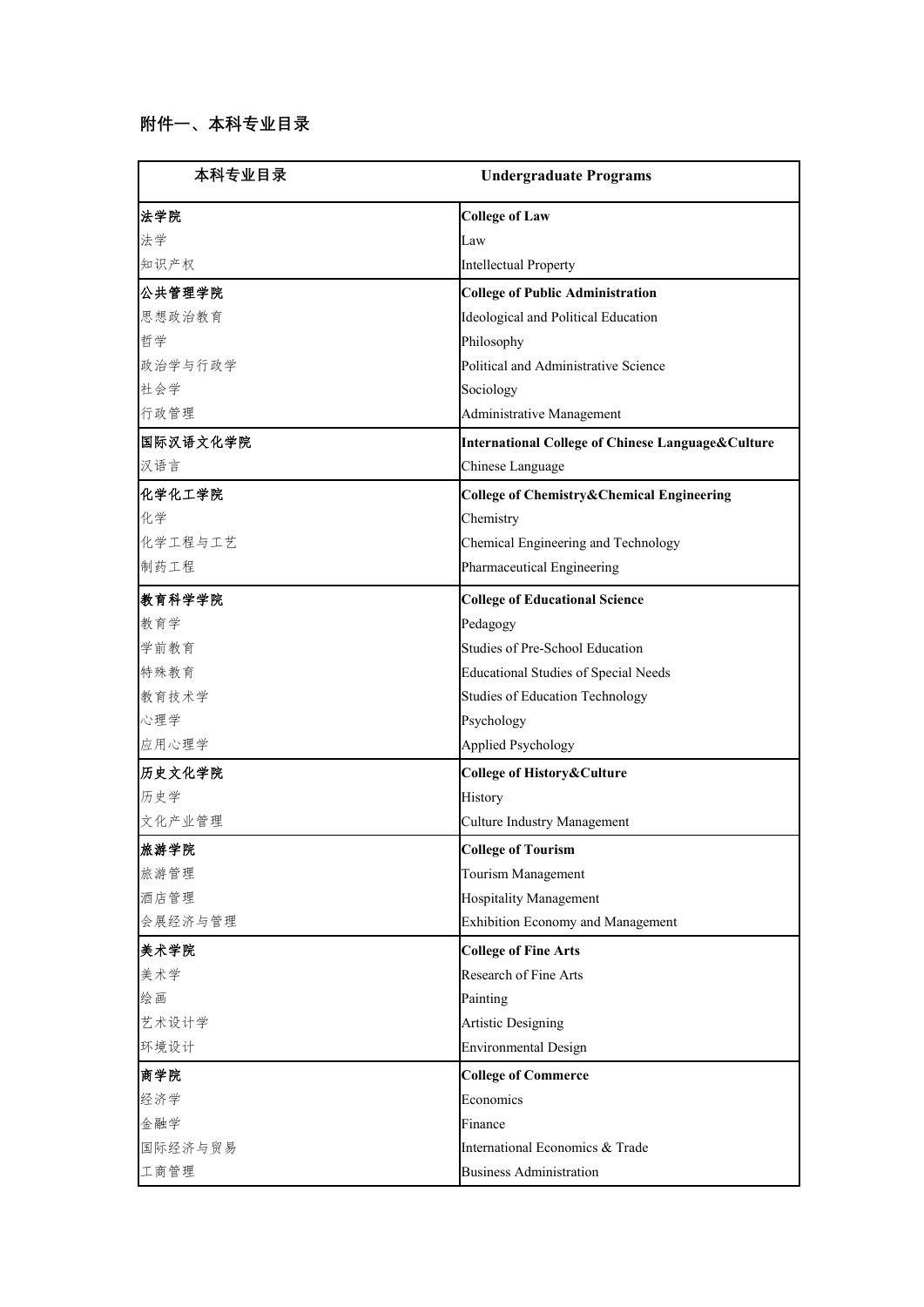| 会计学       | Accounting                                            |
|-----------|-------------------------------------------------------|
|           |                                                       |
|           |                                                       |
| 生命科学学院    | <b>College of Life Science</b>                        |
| 生物科学      | <b>Biological Science</b>                             |
| 生物技术      | Biotechnology                                         |
| 数学与统计学院   | <b>College of Mathematics&amp; Statistics</b>         |
| 数学与应用数学   | Mathematics and Applied Mathematics                   |
| 信息与计算科学   | Information and Computation Science                   |
| 统计学       | <b>Statistics</b>                                     |
| 信息科学与工程学院 | <b>College of Information Science and Engineering</b> |
| 计算机科学与技术  | Computer Science and Technology                       |
| (可英语授课)   | (English-teaching program is available)               |
| 物联网工程     | Internet of Things Engineering                        |
| 通信工程      | Communication and Information Systems                 |
| 软件工程      | Software Engineering                                  |
| 体育学院      | <b>College of Physical Education</b>                  |
| 体育教育      | Physical Education                                    |
| 运动训练      | <b>Sports Training</b>                                |
| 运动人体科学    | Human Kinesiology and Science                         |
| 社会体育指导与管理 | Social Sports Guidance and Management                 |
| 武术与民族传统体育 | Martial Arts and Traditional Sports                   |
| 外国语学院     | <b>College of Foreign Studies</b>                     |
| 英语        | English                                               |
| 俄语        | Russian                                               |
| 日语        | Japanese                                              |
| 法语        | French                                                |
| 朝鲜语       | Korean                                                |
| 翻译        | Translation                                           |
| 文学院       | <b>College of Chinese Literature</b>                  |
| 戏剧影视文学    | Literature of Theatre Film & Television               |
| 汉语言文学     | Chinese Literature                                    |
| 汉语国际教育    | Teaching Chinese to Speakers of Other languages       |
| 历史文化学院    | <b>College of History and Culture</b>                 |
| 历史学       | History                                               |
| 物理与电子科学学院 | <b>College of Physics and Electronic Science</b>      |
| 物理学       | Physics                                               |
| 应用物理学     | <b>Applied Physics</b>                                |
| 电子信息科学与技术 | Electronic Information Science and Technology         |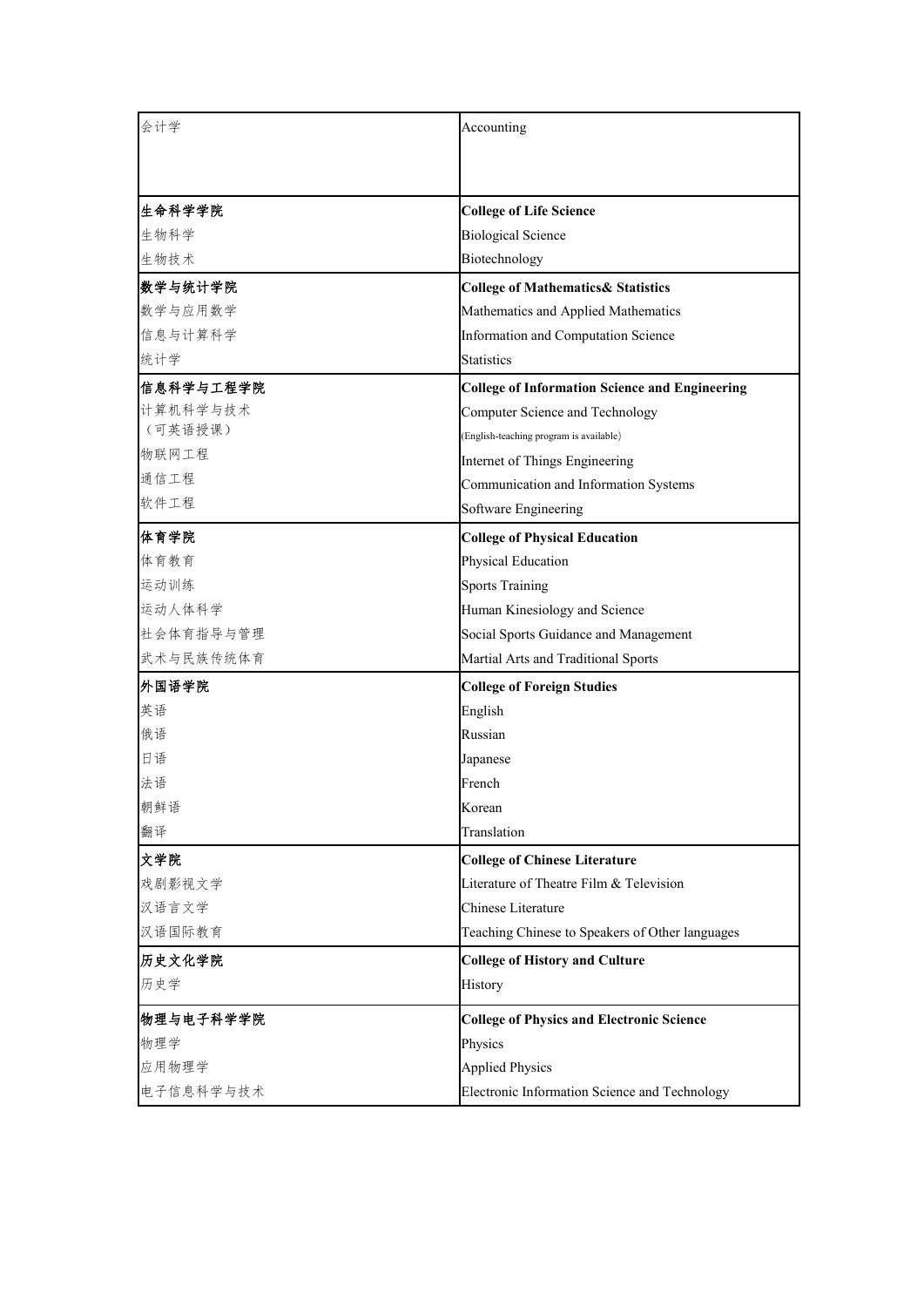| 新闻与传播学院     | College of Journalism & Communication       |
|-------------|---------------------------------------------|
| 新闻学         | Journalism                                  |
| 广告学         | Advertising                                 |
| 编辑出版学       | Editing & Publishing Science                |
| 网络与新媒体      | Internet and New Media                      |
| 广播电视编导      | Editing and Directing of Radio & Television |
| 播音与主持艺术     | Techniques of Broadcasting & Anchoring      |
| 医学院         | <b>College of Medicine</b>                  |
| 临床医学        | Clinical Medicine                           |
| 预防医学        | Preventive Medicine                         |
| 药学          | <b>Pharmaceutical Sciences</b>              |
| 医学检验技术      | Medical Inspection Technology               |
| 护理学         | Nursing                                     |
| 音乐学院        | <b>College of Music</b>                     |
| 音乐学         | Musicology                                  |
| 音乐表演        | Music Performance                           |
| 舞蹈学         | Dance                                       |
| 工程与设计学院     | College of Engineering& Design              |
| 应用电子技术教育    | Applied Electronics Technology Education    |
| 机械工艺技术      | Mechanical Technology                       |
| 机械设计制造及其自动化 | Machine Design Manufacturing and Automation |
| 电子信息工程      | Electronic Information Engineering          |
| 工艺美术        | Arts and Crafts                             |
| 视觉传达设计      | Visual Communication Design                 |
| 服装与服饰设计     | Clothing and Apparel Design                 |
| 资源与环境科学学院   | College of Resource&Environmental Science   |
| 地理科学        | Geography                                   |
| 地理信息科学      | Geographical Information Science            |
| 土地资源管理      | Land Resource Management                    |
| 人文地理与城乡规划   | Human Geography & Urban and Rural Planning  |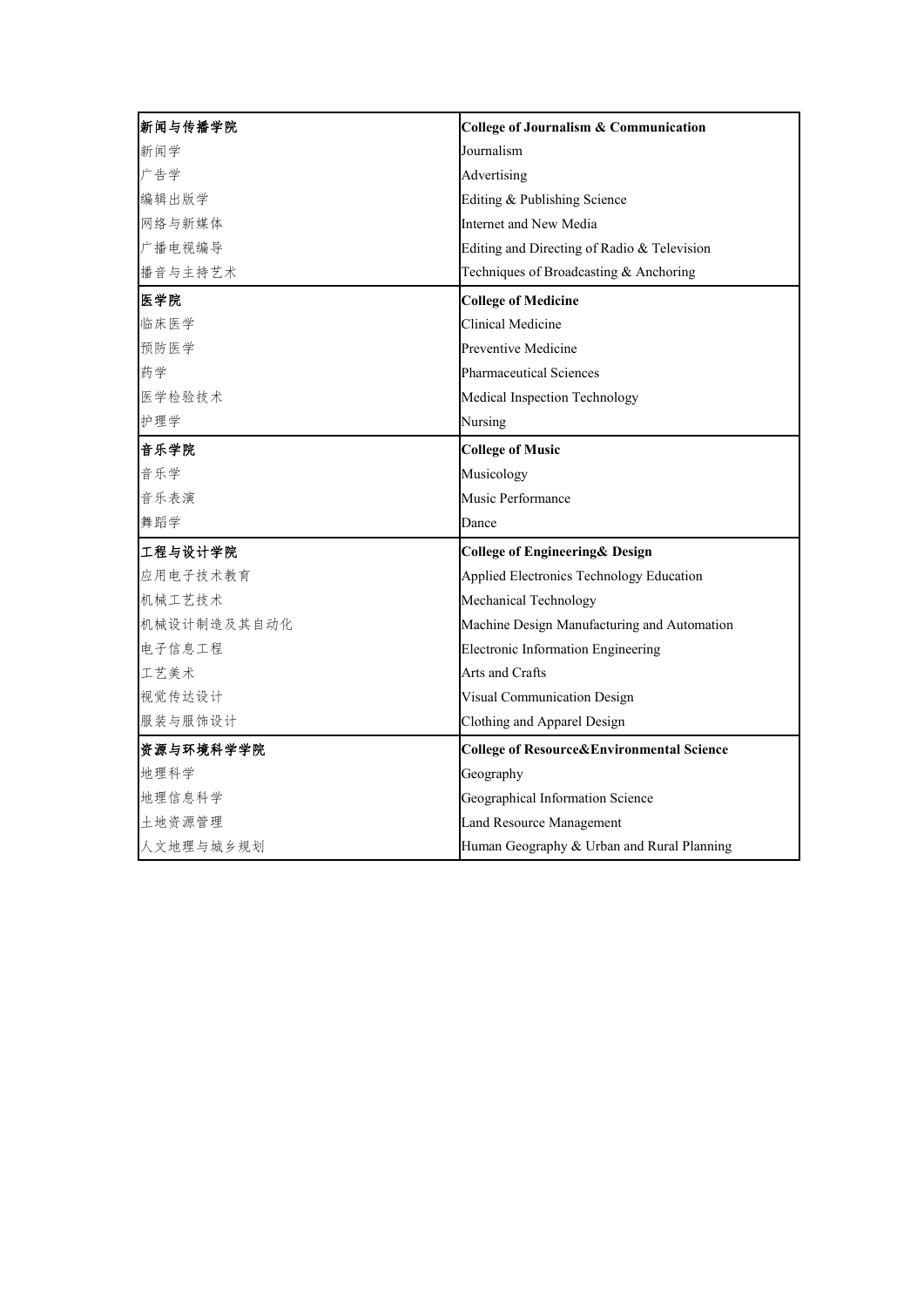## 附件二、硕士和博士研究生专业目录

|         | 学术型硕士研究生专业目录(3 学年) | <b>Academic Master Degree Programs</b> (3 years)  |
|---------|--------------------|---------------------------------------------------|
| 001 法学院 |                    | <b>College of Law</b>                             |
| 030101  | 法学理论               | Law Jurisprudence                                 |
| 030102  | 法律史                | Law history                                       |
| 030103  | 宪法学与行政法学           | Constitutional Law and Administrative Law         |
| 030104  | 刑法学                | Criminal Jurisprudence                            |
| 030105  | 民商法学               | Civil Law                                         |
| 030106  | 诉讼法学               | Litigation Law                                    |
| 030107  | 经济法学               | Economical Law                                    |
| 030108  | 环境与资源保护法学          | Resources and Environmental Protection Law        |
| 030109  | 国际法学               | International law                                 |
|         | 002 公共管理学院         | <b>College of Public Administration</b>           |
| 010100  | 哲学                 | Philosophy                                        |
| 030200  | 政治学                | Political Science                                 |
| 030300  | 社会学                | Sociology                                         |
| 003 商学院 |                    | <b>College of Commerce</b>                        |
|         | 020100 理论经济学       | <b>Theoretical Economics</b>                      |
| 020200  | 应用经济学              | Applied Economics                                 |
| 120200  | 工商管理               | <b>Business Administration</b>                    |
| 004 文学院 |                    | <b>College of Chinese Literature</b>              |
| 040102  | 课程与教学论             | Curriculum and Teaching Methodology               |
| 050101  | 文艺学                | Theory of Literature and Art                      |
| 050102  | 语言学及应用语言学          | Linguistics & Applied Linguistics                 |
| 050103  | 汉语言文字学             | Chinese Philology                                 |
| 050104  | 中国古典文献学            | Study of Chinese Classical Text                   |
| 050105  | 中国古代文学             | Chinese Ancient Literature                        |
| 050106  | 中国现当代文学            | Chinese Modern & Contemporary Literature          |
| 050108  | 比较文学与世界文学          | Comparative Literature & World Literature Writing |
| 0501Z1  | 写作学                | Grammatology                                      |
| 0501Z2  | 对外汉语               | Teaching Chinese as a Foreign Language            |
| 130400  | 现代汉字书法             | Modern Chinese calligraphy                        |
|         | 005 历史文化学院         | College of History&Culture                        |
| 040102  | 课程与教学论             | Curriculum & Methodology(History)                 |
| 060200  | 中国史                | Chinese History                                   |
| 060300  | 世界史                | World History                                     |
| 1202J1  | 文化产业管理             | Cultural Industry Management                      |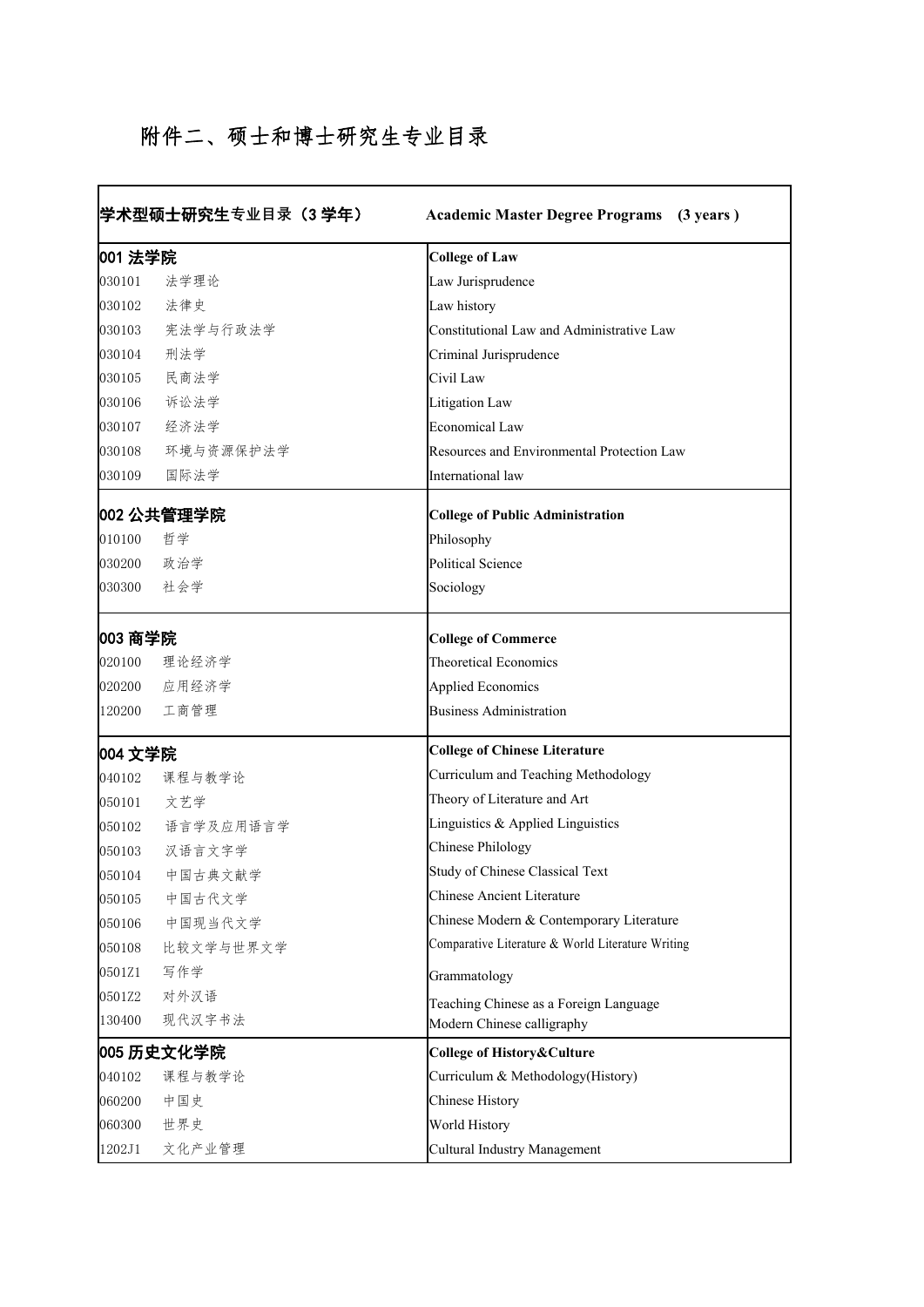| 006 新闻与传播学院               | College of Journalism & Communication            |
|---------------------------|--------------------------------------------------|
| 050300(01)<br>新闻学         | Journalism                                       |
| 传播学<br>050300(02)         | Communication                                    |
| 广告学<br>050300(03)         | Advertising                                      |
| 影视传播<br>050300(04)        | Movie and TV communication                       |
| 新媒体传播<br>050300(05)       | New Media Communication                          |
| 编辑出版学<br>050300(06)       | Editing and Publishing                           |
| 007 旅游学院                  | <b>College of Tourism</b>                        |
| 旅游地理学<br>0705J2           | Tourism Geography                                |
| 旅游管理<br>120203            | Tourism Management                               |
| 饭店管理<br>1202Z1            | 1Hospitality Management                          |
| 008 外国语学院                 | <b>College of Foreign Studies</b>                |
| 040102<br>英语课程与教学论        | English Curriculum & Methodology                 |
| 英语语言文学<br>050200(01)      | English Language & Literature                    |
| 外国语言学及应用语言学<br>050200(02) | Foreign Linguistics & Applied Linguistics        |
| 翻译学<br>050200(03)         | Translation                                      |
| 比较文学与跨文化研究<br>050200(04)  | Comparative Literature and Intercultural Study   |
| 050200(05)<br>国别与区域研究     | Country and regional studies                     |
| 俄语语言文学<br>050200(06)      | Russian Language & Literature                    |
| 日语语言文学<br>050200(07)      | Japanese Language & Literature                   |
| 亚非语言文学<br>050200(08)      | Asian-African Language & Literature              |
| 法语语言文学<br>050200(09)      | French Language & Literature                     |
| 德语语言文学<br>050200(10)      | German Language & Literature                     |
| 009 教育科学学院                | <b>College of Educational Science</b>            |
| 040100<br>教育学             | <b>Education Science</b>                         |
| 教育学原理<br>040101           | Principles of Education                          |
| 课程与教学论<br>040102          | Curriculum & Methodology                         |
| 040103<br>教育史             | History of Education                             |
| 比较教育学<br>040104           | Studies of Comparative Education                 |
| 040105<br>学前教育学           | Pre-school Education                             |
| 高等教育学<br>040106           | <b>Higher Education</b>                          |
| 040108<br>职业技术教育学         | Educational Studies of Vocational Techniques     |
| 0401Z1<br>少年儿童组织和思想意识教育   | Children's Organizations & Ideological Education |
| 077100<br>心理学             | Psychology                                       |
| 078401<br>教育技术学           | Studies of Education Technology                  |
| 010 数学与统计学院               | <b>College of Mathematics&amp; Statistics</b>    |
| 040102<br>课程与教学论          | Mathematics Curriculum & Methodology             |
| 070100<br>数学              | Mathematics                                      |
| 统计学<br>071400             | <b>Statistics</b>                                |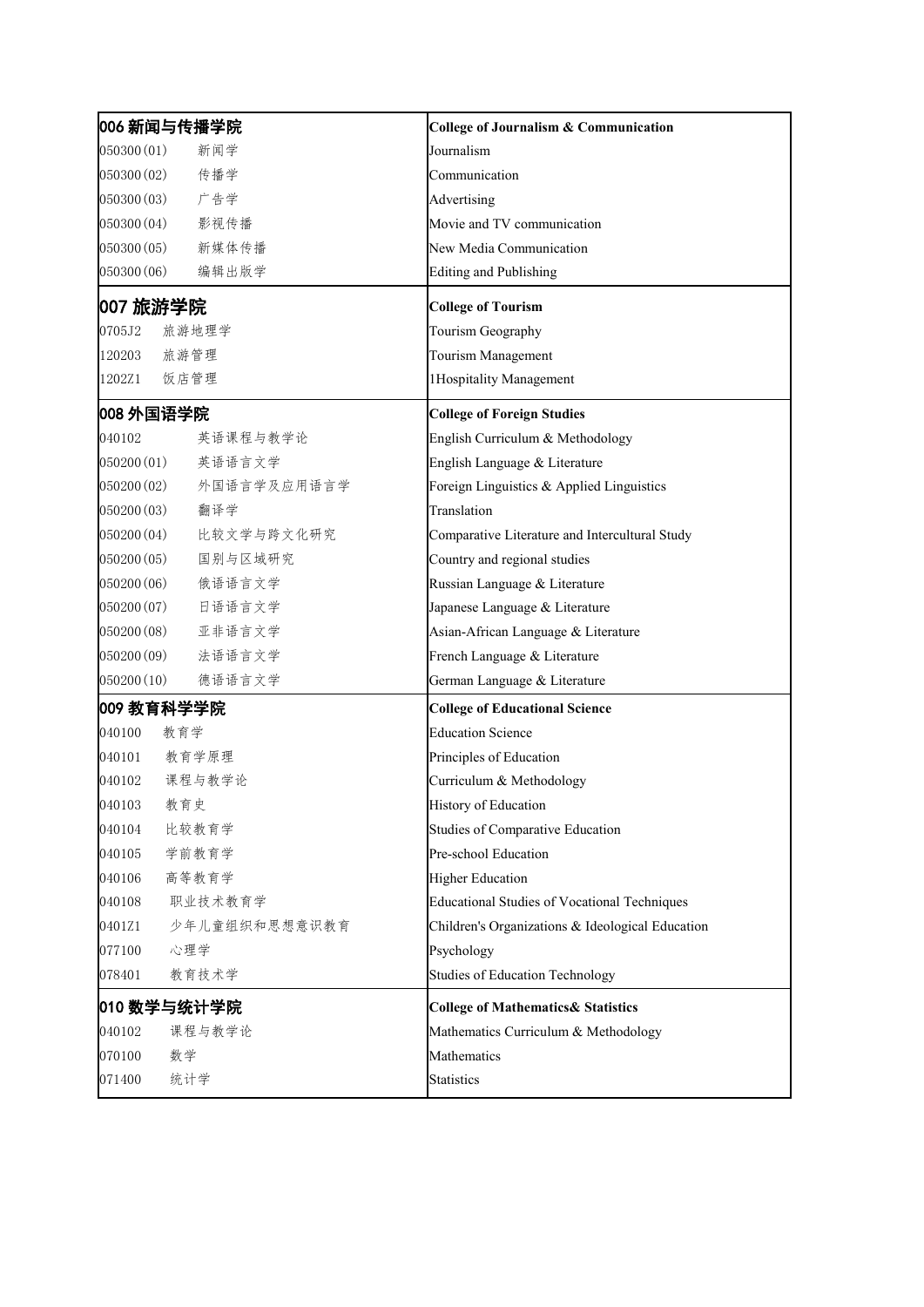| 011 物理与电子科学学院            | <b>College of Physics and Electronic Science</b>     |
|--------------------------|------------------------------------------------------|
| 课程与教学论<br>040102         | Physics Curriculum & Methodology                     |
| 物理学<br>070200            | Physics                                              |
| 天文学<br>070400            | Astronomy                                            |
| 电子科学与技术<br>080900        | Electronic Science and Technology                    |
| 012 化学化工学院               | College of Chemistry&Chemical Engineering            |
| 课程与教学论<br>040102         | Curriculum & Methodology (Chemistry)                 |
| 化学<br>070300             | Chemistry                                            |
| 化学工程与技术<br>081700        | Chemical Engineering and Technology                  |
| 药物分析学<br>100704          | Pharmaceutical Analysis                              |
| 013 资源与环境科学学院            | <b>College of Resource&amp;Environmental Science</b> |
| 070500(01)<br>自然地理学      | Physical Geography                                   |
| 070500 (02) 人文地理学        | Human Geography                                      |
| 地图学与地理信息系统<br>070500(03) | Cartography and Geography Information System         |
| 国土资源利用与管理<br>070500(04)  | Utilization and management of land and resources     |
| 014 生命科学学院               | <b>College of Life Science</b>                       |
| 课程与教学论(生物学)<br>040102    | Biology Curriculum & Methodology                     |
| 植物学<br>071001            | Botany                                               |
| 动物学<br>071002            | Zoology                                              |
| 生理学<br>071003            | Physiology                                           |
| 微生物学<br>071005           | Microbiology                                         |
| 遗传学<br>071007            | Genetics                                             |
| 发育生物学<br>071008          | Developmental Biology                                |
| 细胞生物学<br>071009          | Cell Biology                                         |
| 生物化学与分子生物学<br>071010     | Biochemistry and Molecule Biology                    |
| 015 体育学院                 | <b>College of Physical Education</b>                 |
| 体育人文社会学<br>040301        | Human and Sociological Science of Sports             |
| 040302<br>运动人体科学         | Human Kinesiology and Science                        |
| 体育教育训练学<br>040303        | Physical Education and Sports Coaching               |
| 040304<br>民族传统体育学        | <b>Traditional Chinese Sports</b>                    |
| 016 音乐学院                 | <b>College of Music</b>                              |
| 130200 (01)<br>音乐教育      | Music Education                                      |
| 130200 (02)<br>中国音乐史论    | Chinese Music History                                |
| 西方音乐史论<br>130200(03)     | Western Music History                                |
| 作曲技术理论<br>130200(04)     | Technical theory of composition                      |
| 民族音乐学<br>130200(05)      | National Music                                       |
| 017 美术学院                 | <b>College of Fine Arts</b>                          |
| 040102<br>课程与教学论         | Fine Arts Curriculum & Methodology                   |
| 美术学<br>130400            | Fine Arts                                            |
| 设计学<br>130500            | Design                                               |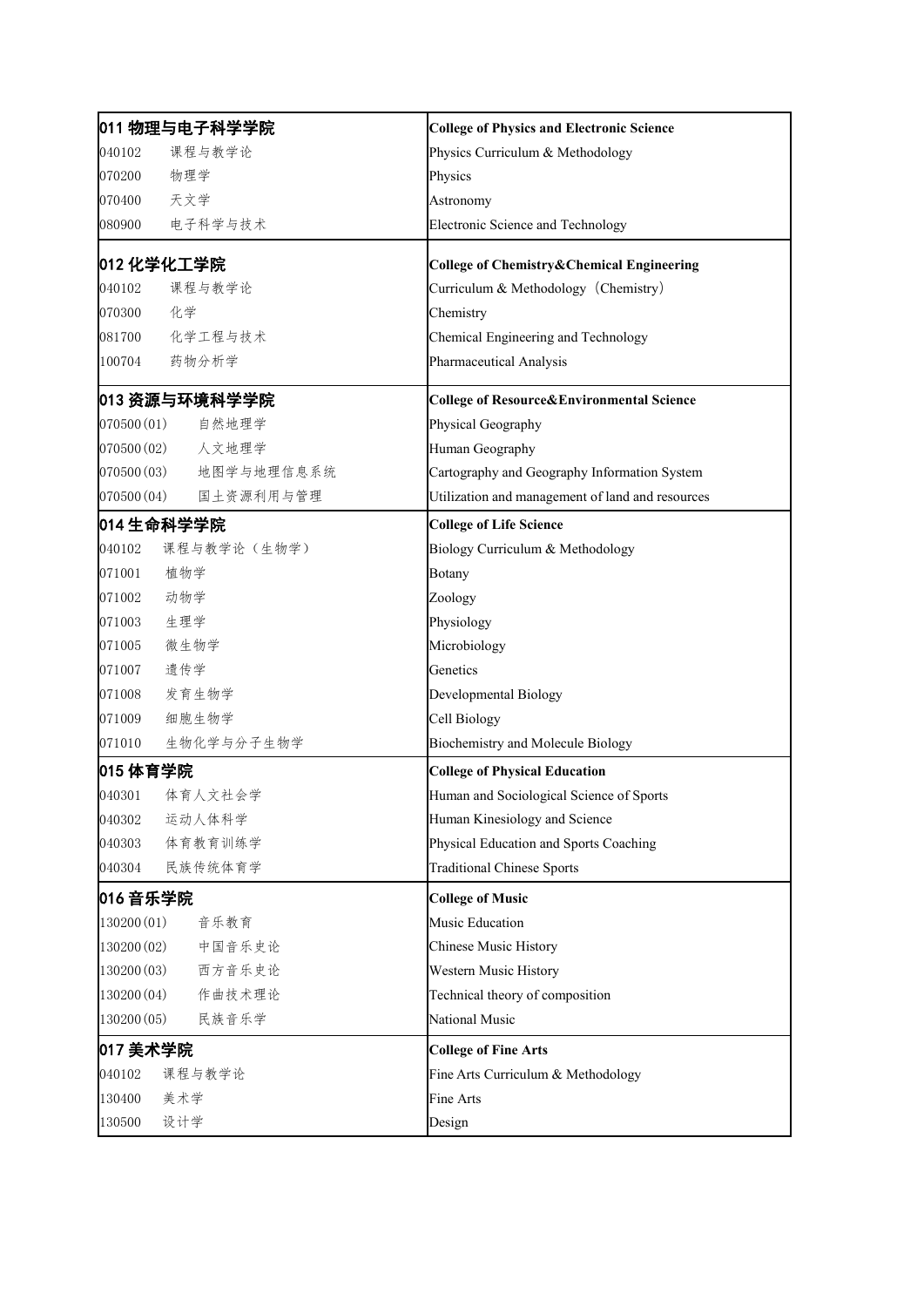|         | 018 工程与设计学院        | <b>College of Engineering &amp; Design</b>                   |
|---------|--------------------|--------------------------------------------------------------|
| 040108  | 职业技术教育学            | <b>Educational Studies of Vocational Techniques</b>          |
| 080900  | 电子科学与技术            | Electronic Science and Technology                            |
| 130400  | 美术学                | Fine Arts                                                    |
| 130500  | 设计学                | Design                                                       |
| 019 医学院 |                    | <b>College of Medicine</b>                                   |
| 071003  | 生理学                | Physiology                                                   |
| 100101  | 人体解剖与组织胚胎学         | Human Anatomy Histology & Embryology                         |
| 100102  | 免疫学                | Immunology                                                   |
| 100103  | 病原生物学              | Pathogens Biology                                            |
| 100104  | 病理学与病理生理学          | Pathology and Pathophysiology                                |
| 100400  | 公共卫生与预防医学          | Public Sanitation and Preventive Medicine                    |
| 100701  | 药物化学               | Medicinal Chemistry                                          |
| 100702  | 药剂学                | Pharmaceutics                                                |
| 100704  | 药物分析学              | Pharmaceutical Analysis                                      |
| 100706  | 药理学                | Pharmacology                                                 |
|         | 022 国际汉语文化学院       | <b>International College of Chinese Language&amp;Culture</b> |
| 0501Z2  | 对外汉语               | Master of Teaching Chinese as a Foreign language             |
|         | 027 马克思主义学院        | <b>College of Marxism</b>                                    |
| 030500  | 马克思主义理论            | Marxist Theory                                               |
|         | 029 信息科学与工程学院      | <b>College of Information Science and Engineering</b>        |
| 080900  | 电子科学与技术            | Electronic Science and Technology                            |
| 081200  | 计算机科学与技术           | Computer Science and Technology                              |
| 083500  | 软件工程               | Software Engineering                                         |
|         | 030 附属光琇医院(湖南光琇医院) | <b>Affiliated Guang Xiu Hospital</b>                         |
|         |                    | (Hunan Guang Xiu Hospital)                                   |
| 071007  | 遗传学                | Genetics                                                     |
| 071008  | 发育生物学              | Developmental Biology                                        |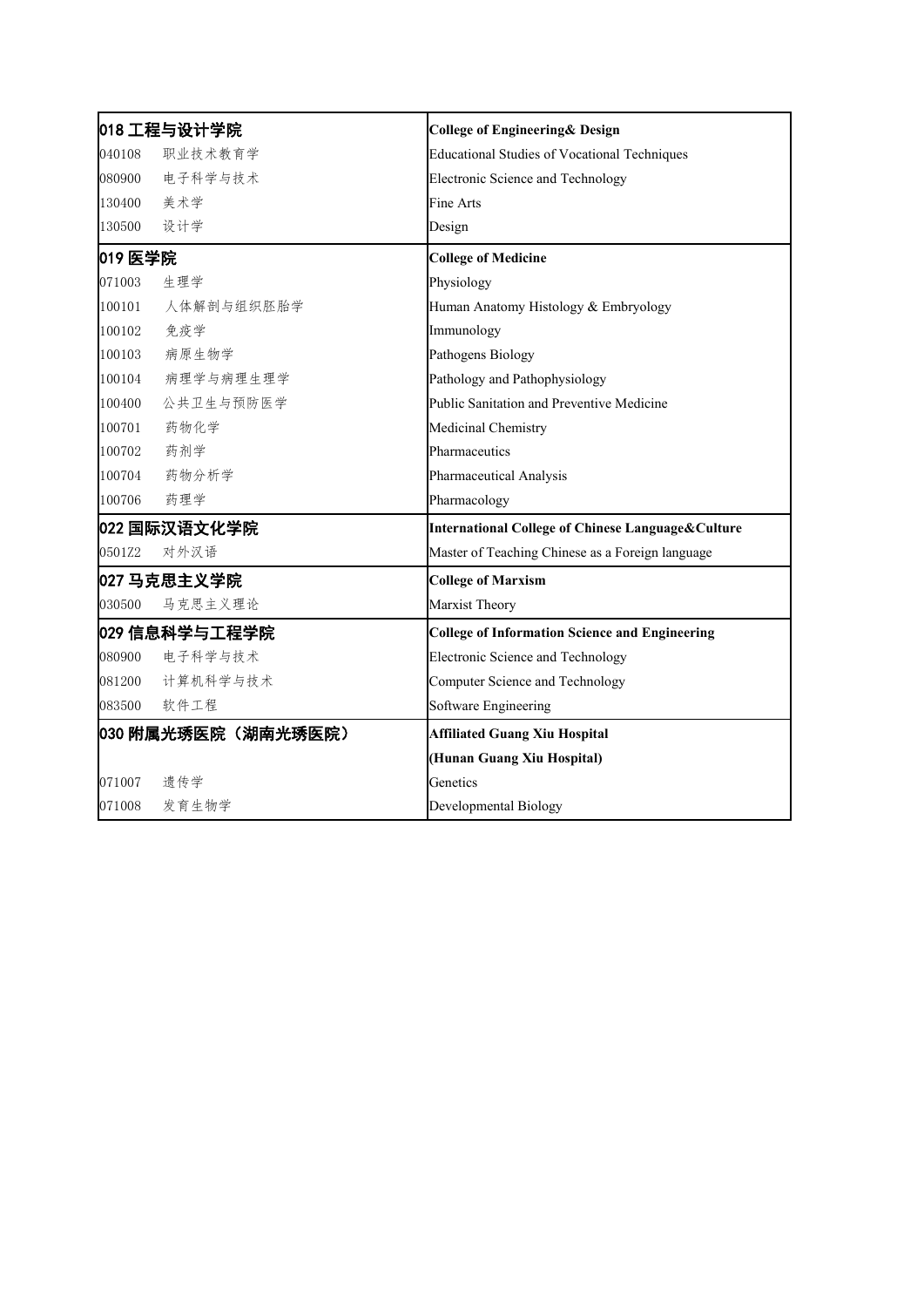| 001 法学院  |                                | <b>College of Law</b>                                 |
|----------|--------------------------------|-------------------------------------------------------|
| 035101   | 法律(非法学)                        | Law (Require bachelor degree in Law)                  |
|          | 035102 法律 (法学)                 | Law                                                   |
|          | 002 公共管理学院                     | <b>College of Public Administration</b>               |
| 035200   | 社会工作                           | Social Work                                           |
|          | 045102 教育-学科教学(思政)             | Subject Teaching(Ideological and Political Education) |
| 125200   | 公共管理                           | Public Administration                                 |
| 003 商学院  |                                | <b>College of Commerce</b>                            |
| 025100   | 金融                             | Finance                                               |
| 125100   | 工商管理                           | <b>Business Administration</b>                        |
| 125300   | 会计                             | Accounting                                            |
|          |                                | <b>College of Chinese Literature</b>                  |
| 004 文学院  | 045103 教育-学科教学(语文)             | Subject Teaching(Chinese)                             |
|          | 045300 汉语国际教育                  | Master of Teaching Chinese to the Speakers of Other   |
|          | 135104 艺术(电影)                  | Languages                                             |
|          |                                | Arts(Film)                                            |
|          | 005 历史文化学院                     | College of History&Culture                            |
|          | 045109 教育-学科教学(历史)             | Subject teaching(History)                             |
|          | 065100 文物与博物馆                  | Heritage and museums                                  |
|          | 006 新闻与传播学院                    | <b>College of Journalism &amp; Communication</b>      |
| 055200   | 新闻与传播                          | Journalism & Communication                            |
| 055300   | 出版                             | Publication                                           |
| 135105   | 广播电视                           | Radio and Television                                  |
| 007 旅游学院 |                                | <b>College of Tourism</b>                             |
|          |                                | Educational Studies of Vocational Techniques(Tourism  |
| 125400   | 045120 教育-职业技术教育(旅游服务)<br>旅游管理 | Service)                                              |
|          |                                | Tourism Management                                    |
|          | 008 外国语学院                      | <b>College of Foreign Studies</b>                     |
| 045108   | 教育-学科教学(英语)                    | English Subject Teaching                              |
| 055101   | 英语笔译                           | <b>English Translation</b>                            |
| 055102   | 英语口译                           | English Interpretation                                |
|          | 009 教育科学学院                     | <b>College of Educational Science</b>                 |
| 045101   | 教育管理                           | <b>Education Management</b>                           |
| 045114   | 现代教育技术                         | Modern Educational Technology                         |
| 045115   | 小学教育                           | <b>Elementary Education</b>                           |
| 045116   | 心理健康教育                         | Mental Health Education                               |
| 045117   | 科学与技术教育                        | Science and Technology Education                      |
| 045118   | 学前教育                           | Studies of Pre-school Education                       |
| 045119   | 特殊教育                           | Educational Studies of Special Needs                  |
| 045400   | 应用心理                           | <b>Applied Psychology</b>                             |
|          |                                |                                                       |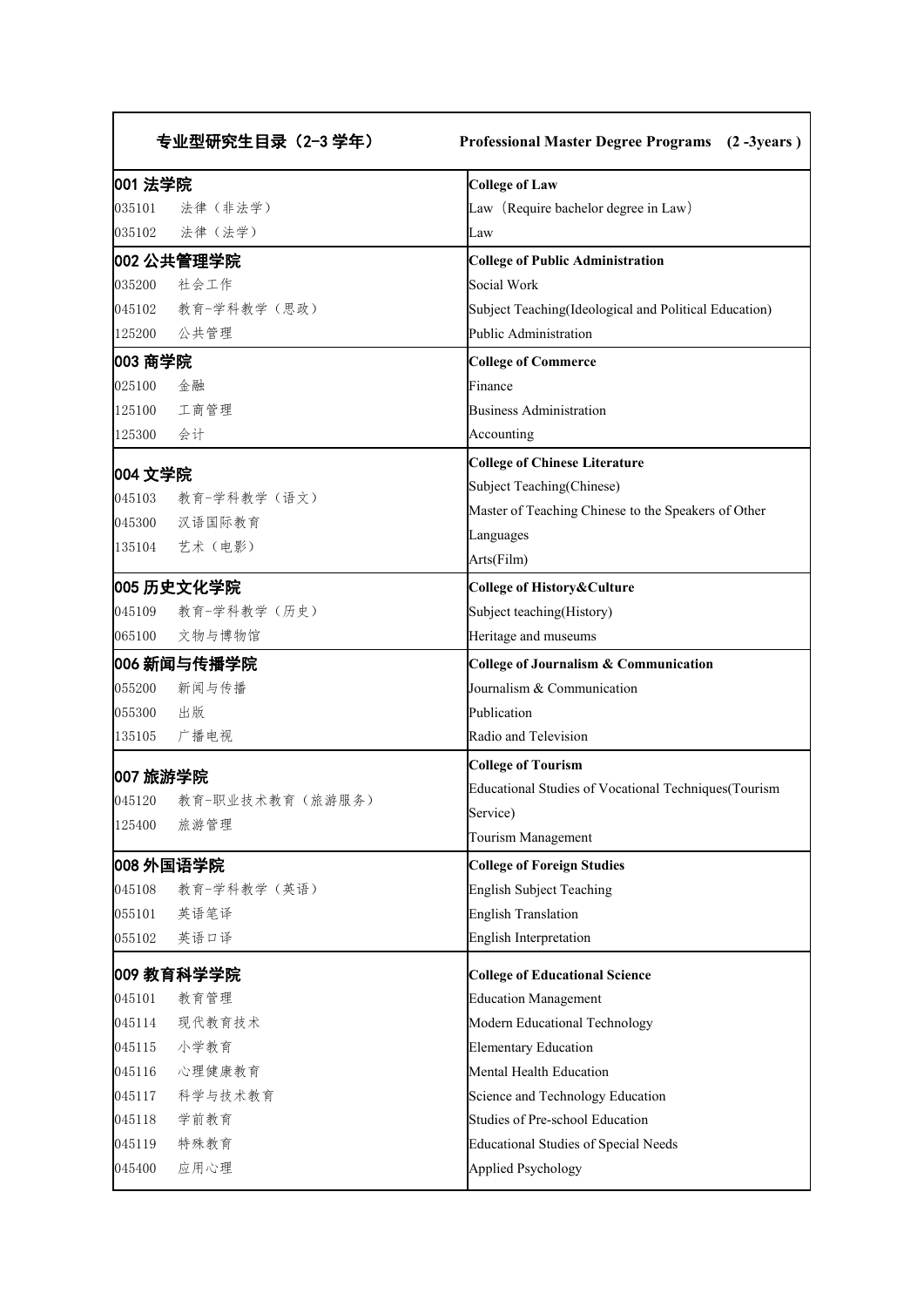| 010 数学与统计学院           | <b>College of Mathematics&amp; Statistics</b>    |
|-----------------------|--------------------------------------------------|
| 应用统计<br>025200        | <b>Applied Statistics</b>                        |
| 教育-学科教学(数学)<br>045104 | <b>Subject Teaching (Mathematics)</b>            |
| 011 物理与电子科学学院         | <b>College of Physics and Electronic Science</b> |
| 教育-学科教学(物理)<br>045105 | Subject Teaching(Physics)                        |
| 电子信息<br>085400        | <b>Electronic Information</b>                    |
| ◎012 化学化工学院           | College of Chemistry&Chemical Engineering        |
| 教育-学科教学(化学)<br>045106 | Subject Teaching(Chemistry)                      |
| 材料与化工<br>085600       | Materials and Chemical Engineering               |
| 013 资源与环境科学学院         | College of Resource&Environmental Science        |
| 045110<br>教育-学科教学(地理) | Subject Teaching(Geography)                      |
| Ⅰ014 生命科学学院           | <b>College of Life Science</b>                   |
| 045107<br>教育-学科教学(生物) | Subject Teaching(Biology)                        |
| 生物工程<br>086000        | <b>Biological Engineering</b>                    |
|                       | <b>College of Sports</b>                         |
| 015 体育学院<br>教育-体育教学   | Subject Teaching(Sports)                         |
| 045201<br>045202      | <b>Sports Training</b>                           |
| 运动训练                  |                                                  |
| 016 音乐学院              | <b>College of Music</b>                          |
| 045111 教育-学科教学 (音乐)   | Subject Teaching(Music)                          |
| 135101<br>音乐          | Music                                            |
| 舞蹈<br>135106          | Dance                                            |
| 017 美术学院              | <b>College of Fine Arts</b>                      |
| 045113 教育-学科教学 (美术)   | Subject Teaching(Fine Arts)                      |
| 135107 美术             | Fine Arts                                        |
| 艺术设计<br>135108        | <b>Artistic Designing</b>                        |
| 018 工程与设计学院           | College of Engineering & Design                  |
| 045120<br>职业技术教育      | Educational Studies of Vocational Techniques     |
| 085400<br>机械          | Machinery                                        |
| 电子信息<br>085500        | Electronic Information                           |
| 艺术设计<br>135108        | Art Design                                       |
| 019 医学院               | <b>College of Medicine</b>                       |
| 105300<br>护理          | Nursing                                          |
| 105400<br>公共卫生        | Public Sanitation                                |
| 020 附属一医院             | <b>Affiliated NO.1 Hospital</b>                  |
| 内科学<br>105101         | Internal Medicine                                |
| 105102<br>儿科学         | Pediatrics                                       |
| 老年医学<br>105103        | Geriatrics                                       |
| 神经病学<br>105104        | Neurology                                        |
| 105106<br>皮肤病与性病学     | Dermatology and Venereology                      |
| 影像医学与核医学<br>105107    | Imaging medicine and nuclear medicine            |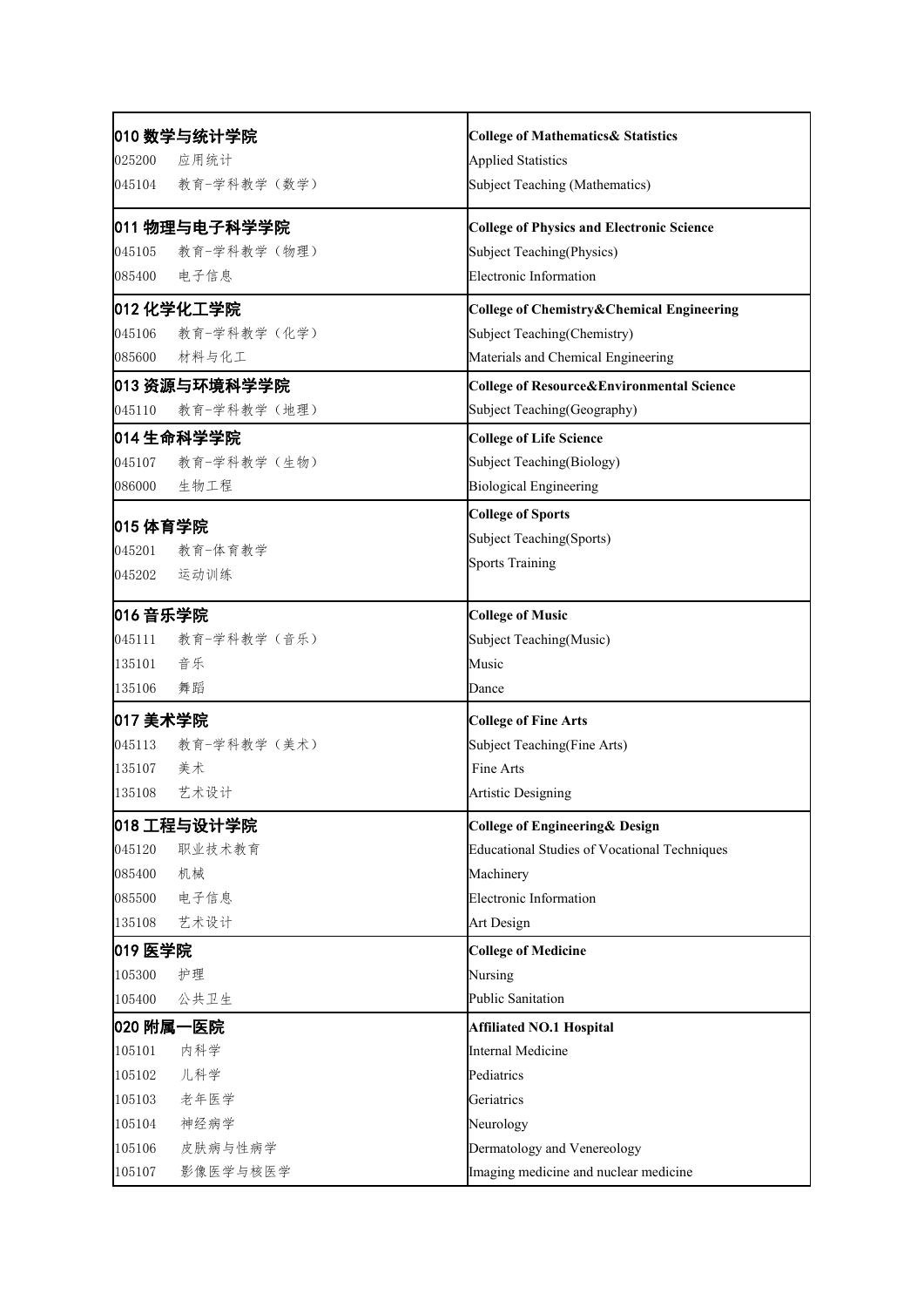| 105108 | 临床检验诊断学             | <b>Clinical Diagnostics</b>                                |
|--------|---------------------|------------------------------------------------------------|
| 105109 | 外科学                 | Surgery                                                    |
| 105110 | 妇产科学                | Obstetrics and Gynecology                                  |
| 105111 | 眼科学                 | Ophthalmology                                              |
| 105112 | 耳鼻咽喉科学              | Otorhinolaryngology (ear-nose-throat medicine)             |
| 105113 | 肿瘤学                 | Oncology                                                   |
| 105114 | 康复医学与理疗学            | Rehabilitation Medicine                                    |
| 105116 | 麻醉学                 | Anesthesiology                                             |
| 105117 | 急诊医学                | Emergency medicine                                         |
| 105127 | 全科医学                | General medicine                                           |
| 105128 | 临床病理学               | Clinicopathology                                           |
| 105400 | 护理                  | Nursing                                                    |
|        |                     |                                                            |
|        | 023 附属三医院           | <b>Affiliated NO.3 Hospital</b>                            |
| 105101 | 内科学                 | <b>Internal Medicine</b>                                   |
|        | 024 附属长沙医院(长沙市第四医院) | Affiliated Changsha Hospital(Changsha No.4 Hospital)       |
|        | 耳鼻咽喉科学              | Otorhinolaryngology (ear-nose-throat medicine)             |
| 105112 |                     |                                                            |
| 105127 | 026 附属张家界医院<br>全科医学 | <b>Affiliated ZhangJiaJie Hospital</b><br>General Medicine |
|        | 028 附属岳阳医院          | <b>Affiliated YueYang Hospital</b>                         |
| 105101 | 内科学                 | Internal Medicine                                          |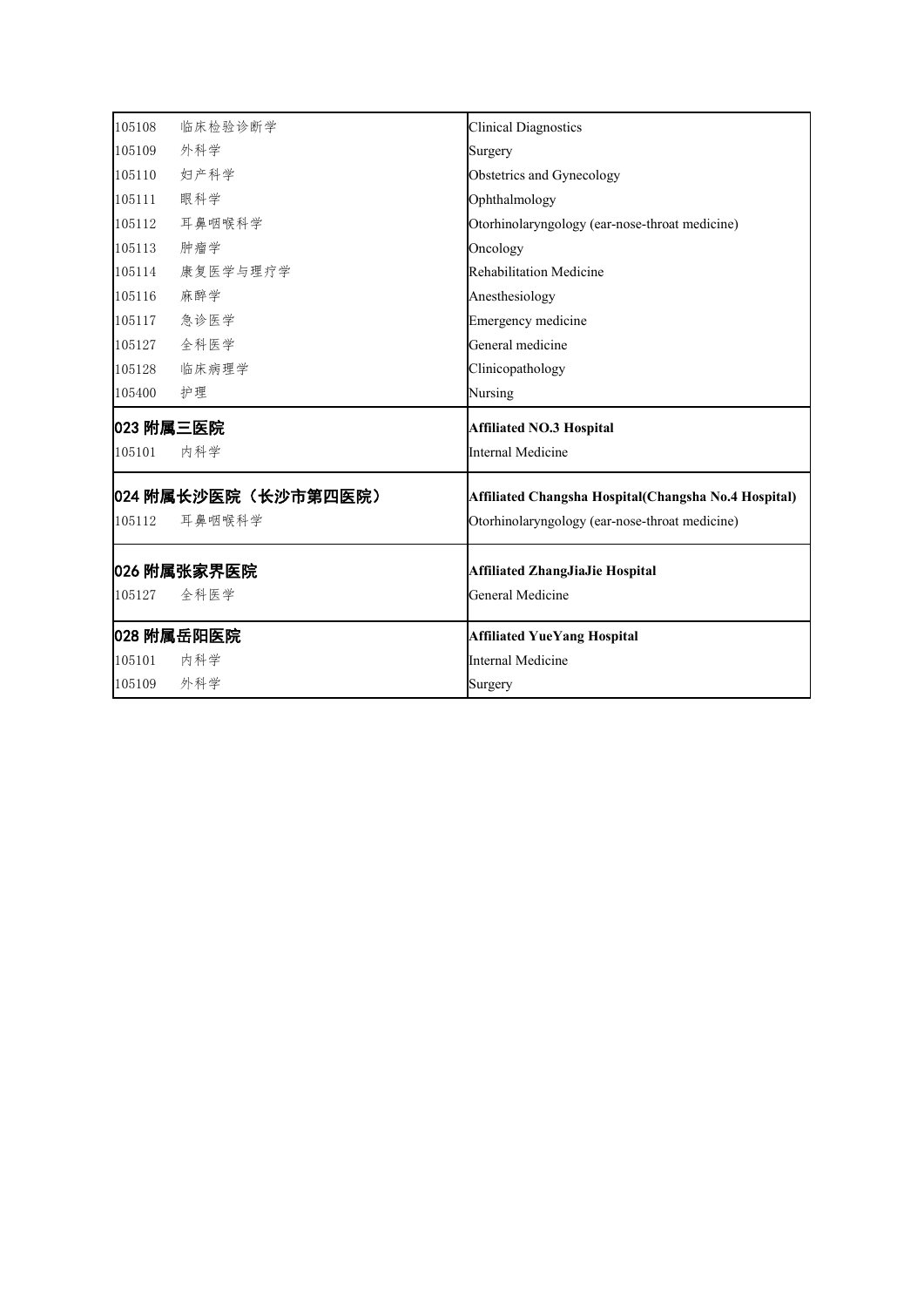# 博士专业目录 **Doctoral Degree Programs ( 3years)**

| 001 法学院              |                 | <b>College of Law</b>                                   |
|----------------------|-----------------|---------------------------------------------------------|
| 030103               | 宪法学与行政法学        | Constitutional Law and Administrative Law               |
| 030105               | 民商法学            | Civil Law                                               |
| 030108               | 环境与资源保护法学       | Environmental & Resources Protection Law                |
| 030109               | 国际法学            | International law                                       |
|                      | 002 公共管理学院      | College of Public Administration                        |
| 010101               | 马克思主义哲学         | Marx's Philosophy                                       |
| $ 010103\rangle$     | 外国哲学            | Foreign Philosophy                                      |
| 010105               | 伦理学             | Ethics                                                  |
| 010108               | 科学技术哲学          | Philosophy of Science & Technology                      |
| 030201               | 政治学理论           | Political Theory                                        |
| 030203               | 科学社会主义与国际共产主义运动 | Scientific Socialism & International Communism Movement |
| 030204               | 中共党史            | History of the Chinese Communist Party                  |
| 030205               | 思想政治教育          | Ideological and Political Education                     |
| 003 商学院              |                 | <b>College of Commerce</b>                              |
| 020100(01)           | 政治经济学           | Political Economy                                       |
| 020100(02)           | 经济史             | Economic History                                        |
| 020100(03)           | 西方经济学           | <b>Western Economics</b>                                |
| 020100(04)           | 世界经济            | World Economy                                           |
| 004 文学院              |                 | <b>College of Chinese Literature</b>                    |
| 020100               | 文艺学             | Theory of Literature and Art                            |
| 050101               | 汉语言文字学          | Chinese Philology                                       |
| 050103               | 中国古典文献学         | Study of Chinese Classical Text                         |
| 050105               | 中国古代文学          | Chinese Ancient Literature                              |
| 050106               | 中国现当代文学         | Chinese Modern & Contemporary Literature                |
|                      | 005 历史文化学院      | College of History&Culture                              |
| 060200               | 中国史             | Chinese History                                         |
|                      | 006 新闻与传播学院     | College of Journalism & Communication                   |
| $ 050300(01)\rangle$ | 新闻学             | Journalism                                              |
| 050300(02)           | 传播学             | Communication                                           |
| 050300(03)           | 新媒体传播           | New Media Communication                                 |
| 050300(04)           | 编辑出版学           | Editing and Publishing                                  |
| 008 外国语学院            |                 | <b>College of Foreign Studies</b>                       |
| $ 050200(01)\rangle$ | 英语语言文学          | English Language & Literature                           |
| 050200(02)           | 外国语言学及应用语言学     | Foreign Linguistics & Applied Linguistics               |
| 050200(03)           | 翻译学             | Translatology                                           |
| 050200(04)           | 比较文学与跨文化研究      | Comparative Literature & Cross-cultural Studies         |
| 050200(05)           | 国别与区域研究         | Country and Regional Studies                            |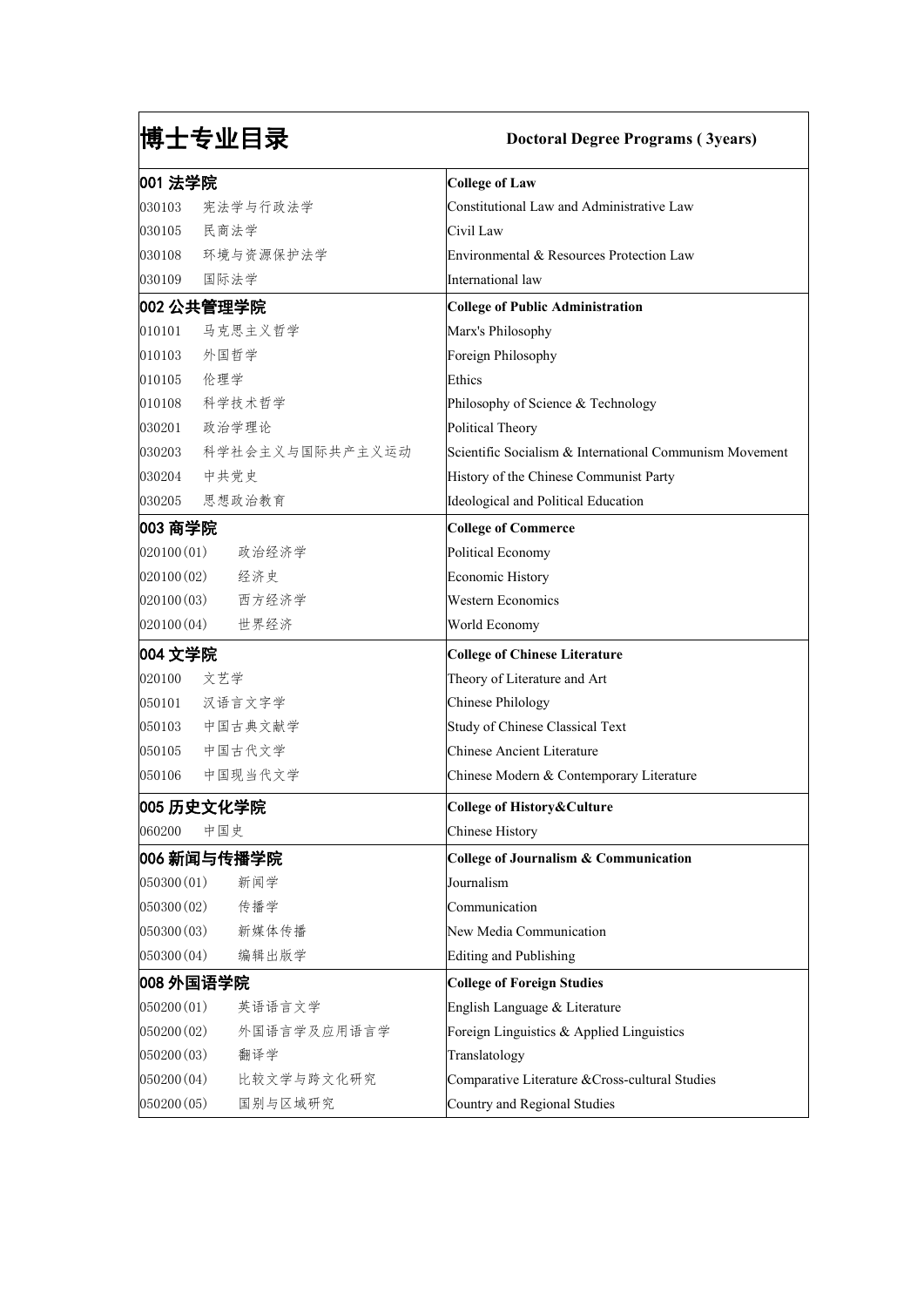| 009 教育科学学院               | <b>College of Educational Science</b>                |
|--------------------------|------------------------------------------------------|
| 教育学原理<br>040101          | Principles of Education                              |
| 课程与教学论<br>040102         | Curriculum & Methodology                             |
| 学前教育学<br>040105          | Pre-school Education                                 |
| 高等教育学<br>040106          | Higher Education                                     |
| 职业技术教育学<br>040108        | Educational Studies of Vocational Techniques         |
| 心理学<br>040200            | Psychology                                           |
| 010 数学与计算机科学学院           | <b>College of Mathematics&amp; Computer Science</b>  |
| 070100<br>数学             | Mathematics                                          |
| 统计学<br>071400            | <b>Statistics</b>                                    |
| 011 物理与信息科学学院            | <b>College of Physics and Information Science</b>    |
| 070200<br>物理学            | Physics                                              |
| 012 化学化工学院               | <b>College of Chemistry&amp;Chemical Engineering</b> |
| 070300(01) <br>无机化学      | Inorganic Chemistry                                  |
| 070300(02) <br>分析化学      | <b>Analytical Chemistry</b>                          |
| 070300(03) <br>有机化学      | Organic Chemistry                                    |
| 013 资源与环境科学学院            | <b>College of Resource&amp;Environmental Science</b> |
| 自然地理学<br>070501          | Physical Geography                                   |
| 人文地理学<br>070502          | Human Geography                                      |
| 地图学与地理信息系统<br>070503     | Cartology and Geography Information System           |
| 014 生命科学学院               | <b>College of Life Science</b>                       |
| 植物学<br>071001            | Botany                                               |
| 生理学<br>071003            | Physiology                                           |
| 微生物学<br>071005           | Microbiology                                         |
| 遗传学<br>071007            | Genetics                                             |
| 发育生物学<br>071008          | Developmental Biology                                |
| 细胞生物学<br>071009          | Cell Biology                                         |
| 生物化学与分子生物学<br>071010     | Biochemistry and Molecule Biology                    |
| 071000(01) <br>植物生态学     | Phytoecology                                         |
| 071000(02) <br>动物生态学     | Zooecology                                           |
| 071000(03) <br>生理生态学     | Physiological Ecology                                |
| 015 体育学院                 | <b>College of Physical Education</b>                 |
| 体育教育训练学<br>040303        | Physical Education and Sports Coaching               |
| 民族传统体育学<br>040304        | Science of Ethnic Traditional Sports                 |
| 016 音乐学院                 | <b>College of Music</b>                              |
| 130200<br>音乐与舞蹈学         | Music and Dance                                      |
| 017 美术学院                 | <b>College of Fine Arts</b>                          |
| 130400<br>美术学            | Fine Arts                                            |
| 019 医学院                  | <b>College of Medicine</b>                           |
| 071003<br>生理学            | Physiology                                           |
| 027 马克思主义学院              | <b>College of Marxism</b>                            |
| 030500(01)<br>马克思主义中国化研究 | Study of the Sinofication of Marxism                 |
|                          |                                                      |